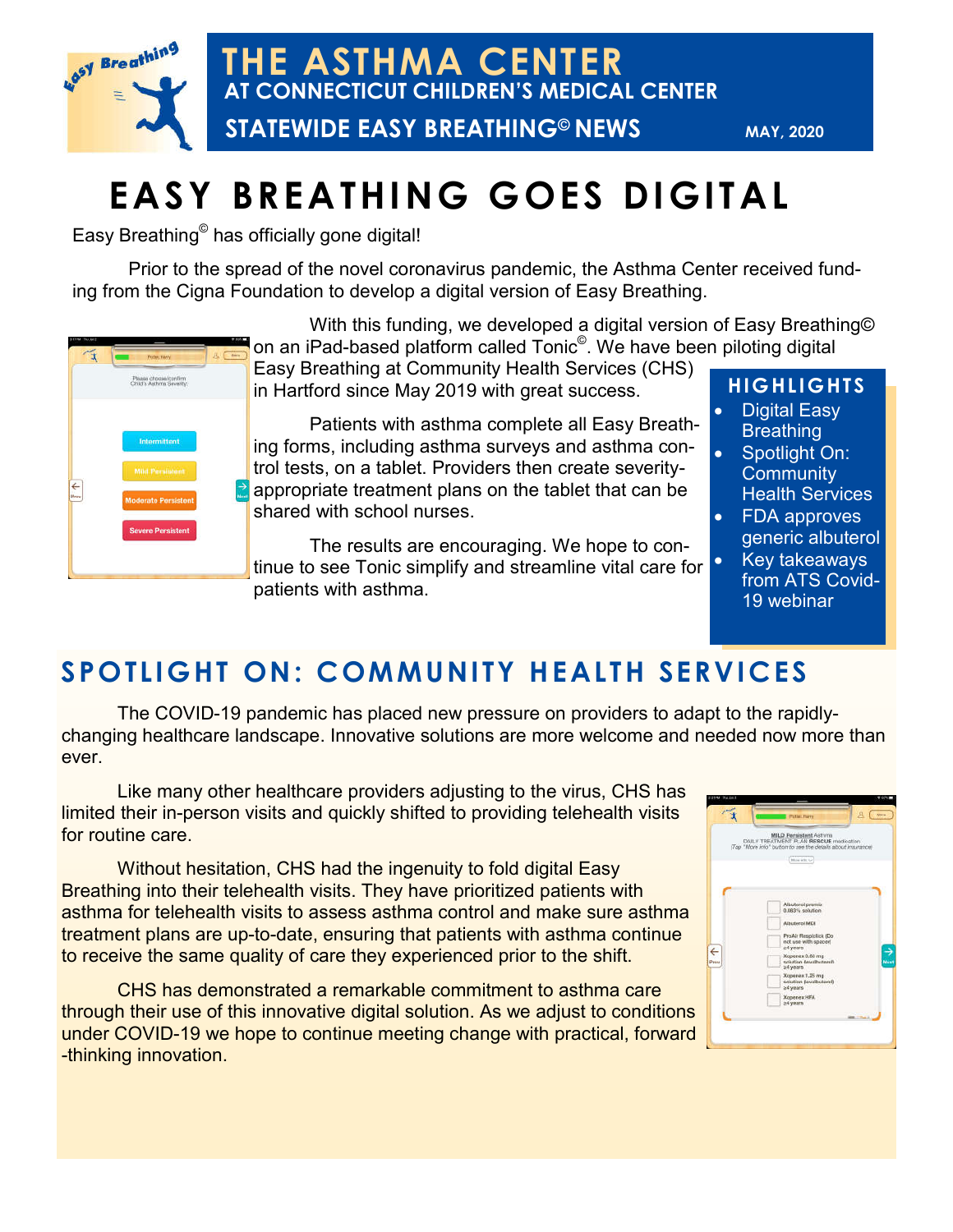

https://www.empr.com/home/news/generics-news/first-generic-version-of-proair-hfa-approved/

### **FDA APPROVES FIRST GENERIC ALBUTEROL INHALER**

The U.S. Food and Drug Administration has approved the first generic albuterol sulfate-based inhaler as demand surges amid the ongoing coronavirus pandemic. The decision follows a reported "shortage of albuterol inhalers, which have been found to also help those suffering from COVID-19."

According to HealthDay, reporting on 4/8, "the inhalers are widely used by people with asthma, but it's become more difficult to get them because they're being used to treat patients with COVID-19." The new generic Proventil HFA (albuterol sulfate) Metered Dose Inhaler, 90 mcg/ Inhalation, is to be manufactured by Cipla Limited.

The decision comes one month after the FDA's revision of product-specific guidance for proposed albuterol sulfate metered dose inhalers, including products referencing Proventil HFA. According to the FDA's official press announcement, the FDA "requires applicants to submit appropriate data and information to demonstrate that complex generic drug-device combination products meet the agency's rigorous approval standards."

"The FDA recognizes the increased demand for albuterol products during the novel coronavirus pandemic," assures FDA Commissioner Stephen Hahn. "We remain deeply committed to facilitating access to medical products to help address critical needs of the American public."



#### CONTACT EASY BREATHING CONTACT EASY BREATHING

A Program of Connecticut Children's Medical Center 282 Washington, St. Hartford, CT 06106 Jessica Hollenbach, PhD, AE-C—Director of Asthma Center **Phone: Basil, Phone:** *Phone: 860-845-882* Washington, St. Hartford, CT 06106 **E-mail: 202 Mail: Phone: 860-545-9442** Fax: 860-837-5342 **E-mail: E-mail:** easybreathing@connecticutchildrens.org **child-health-programs/asthma-center/ Website: https://www.connecticutchildrens.org/community-child-health/communitychild-health-programs/asthma-center/**